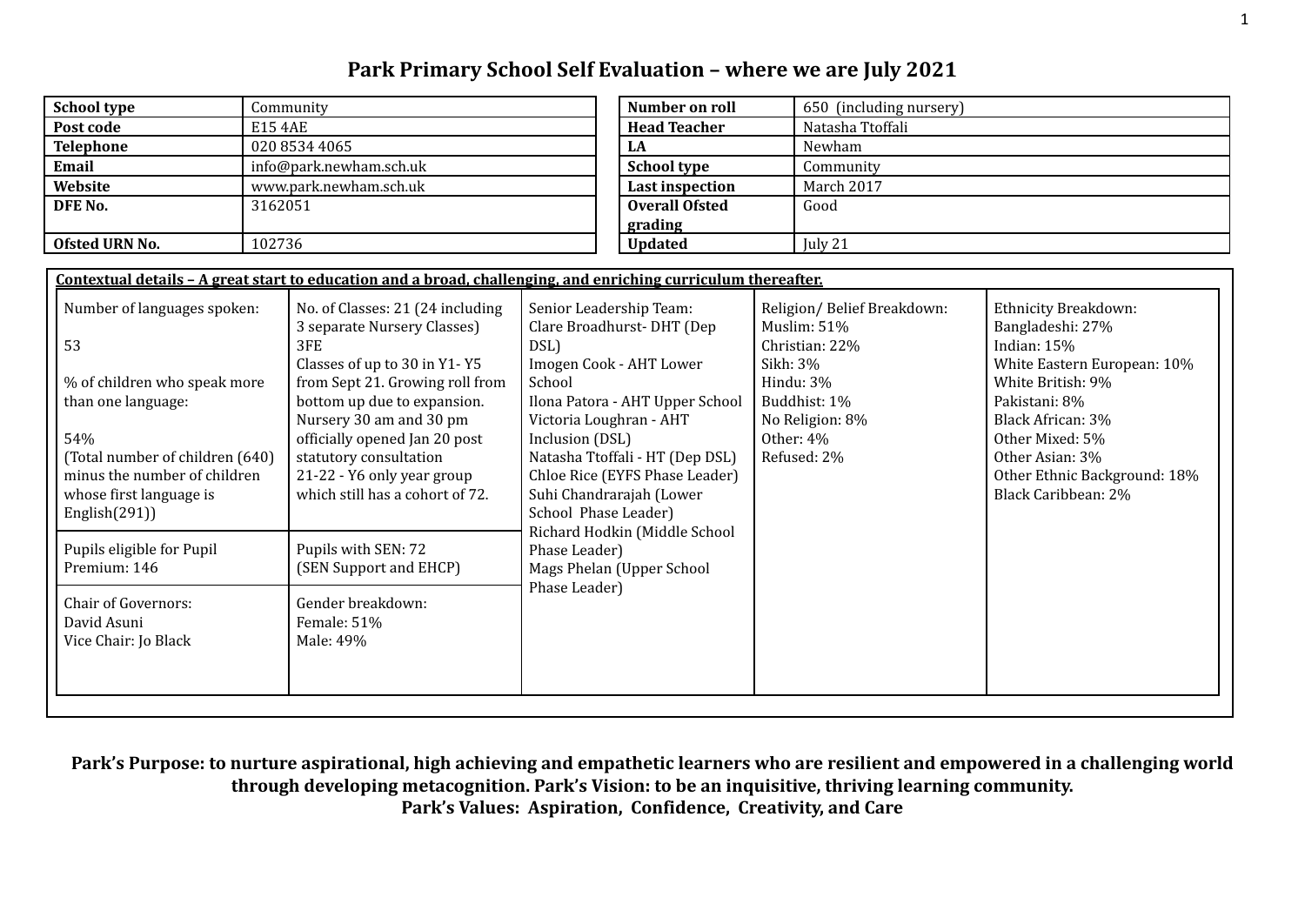## **Park's Strategies:**

- ✓ Securing a safe, mutually respectful and trusting environment where children and staff are confident to speak out.
- ✓ Maintaining high expectations for all (staff and children) whilst valuing effort, perseverance and hard work.
- ✓ Making all decisions in the interests of the child and community; we genuinely value everyone's voice and contribution.
- ✓ Building and maintaining excellent relationships across the school community through excellent [communication:](https://drive.google.com/file/d/1wzWm9Zfk1ytQ9kyuHEKqzT8vb8qtVboz/view?usp=sharing) listening and securing improvements.
- ✓ Providing a varied, rich and engaging curriculum which scaffolds, challenges and expects risks to be taken.
- ✓ Placing learning and the learner (staff and children) at the heart of teaching.

### Overall Effectiveness: our view is that we add excellent value (our progress data is our outstanding evidence but beyond that):

- In 2018 (top 2%) and 2019 (top 3%) we were amongst the best schools nationally for progress across KS2 in Reading, Writing and [Mathematics.](https://drive.google.com/file/d/1kMzaaaNjrxoTLlINj2tVf38XH0wK_19h/view?usp=sharing)
- The on-entry [attainment](https://drive.google.com/file/d/1Vj5BBXY-cWfIIpc5TUvBBrp1YwdKizBO/view?usp=sharing) of the majority of children is below national average
- We measure deprivation perceptively and our Pre Early Help offer is exceptional because we genuinely consider the context of the child.
- Parental feedback to the school's annual survey is overwhelmingly positive over time. February 2020 [Feedback](https://drive.google.com/file/d/1AqcS9WjjV5MRb-RoVDFKe8oQUvFM7mhj/view?usp=sharing) February 2021 Feedback
- [Strengths](https://drive.google.com/file/d/17AXcqAgCJR-O6OiHVHu5xy4xwRkmsXaV/view?usp=sharing) of Park from Parent View / Strengths of Park from Staff View SLT [SWOT](https://drive.google.com/file/d/10EFKRIf2mskBMoTgrk1Z-GeEajA4AG4x/view?usp=sharing) July 21
- The safe, secure and friendly atmosphere supports the needs of all children and families. [Website](https://park.newham.sch.uk/), Wellbeing Walks, Star of the Week Lunch with the HT
- The Governing Board are empowered to fulfill their roles through transparency and accountability eg HT [Report](https://drive.google.com/file/d/1eC2wD6spgXz4tmjNDNho2fArrt12Yrqn/view?usp=sharing)
- Our school offers its children an excellent platform to lifelong learning through building metacognition; empowered decision making and aspirational life chances.[Learning](https://docs.google.com/document/d/1y031HQIu6DM_EJOB4yQxpW3cOeSQ01D2ujiHJvVdvzo/edit?usp=sharing) Powers
- We maintain excellent communication and partnerships between parents and staff to support wellbeing and achievement. eg of a [lockdown](https://drive.google.com/file/d/17Ddwn42cWT5UbsU_021CxQlNX38Nrfve/view?usp=sharing) letter [Timetable](https://drive.google.com/file/d/1APhBcWCV_7EqGamK0_a82iPtmwi_CEmf/view?usp=sharing) for Empowering [Parent/Carer](https://drive.google.com/file/d/1APhBcWCV_7EqGamK0_a82iPtmwi_CEmf/view?usp=sharing) Sessions July 20 [return](https://drive.google.com/file/d/1cuqnLGI0Vbgzs8SSfWTfrc6ZQPRs-WV9/view?usp=sharing) letter
- Our strong school ethos based on high expectations with a focus on confidence, creativity and care is embedded in all that we do and as such all of our community feel valued and they care because we care. [Aspirational](https://drive.google.com/file/d/0BwWtUTVnl2SkaG94bkdZNVd0VjA/view?usp=sharing) individuals who are confident, creative and who genuinely care.
- We are a model of cultural diversity and cohesion where difference is genuinely celebrated. Our non-compulsory uniform allows for individual liberty which only impacts positively on our ethos.
- Children are proud of who they are; as such they speak positively about their sense of cultural identity which complements their learning in many ways. Park's Values are [British](https://drive.google.com/file/d/1ElvzFo2Kxrp92Vzkpx8lObqKFjTs4u2d/view?usp=sharing) Values - this is shared in Newsletters and on the tannoy so that it is integral to our ethos.
- Staff and children are trusted and empowered;wellbeing and workload is constantly considered: Learning and Teaching Policy [Statement](https://drive.google.com/file/d/1F5CfFOiqUZC8OQI9obcFRv05jZiNQSBf/view?usp=sharing)
- Our curriculum is varied, rich and experiential; it offers a breadth of rich experiences and skills' development: CAT days, DOG days, Forest School, outdoor learning, Circus Skills, extensive drama and creative music, Spanish from YR. Thinking Through Texts.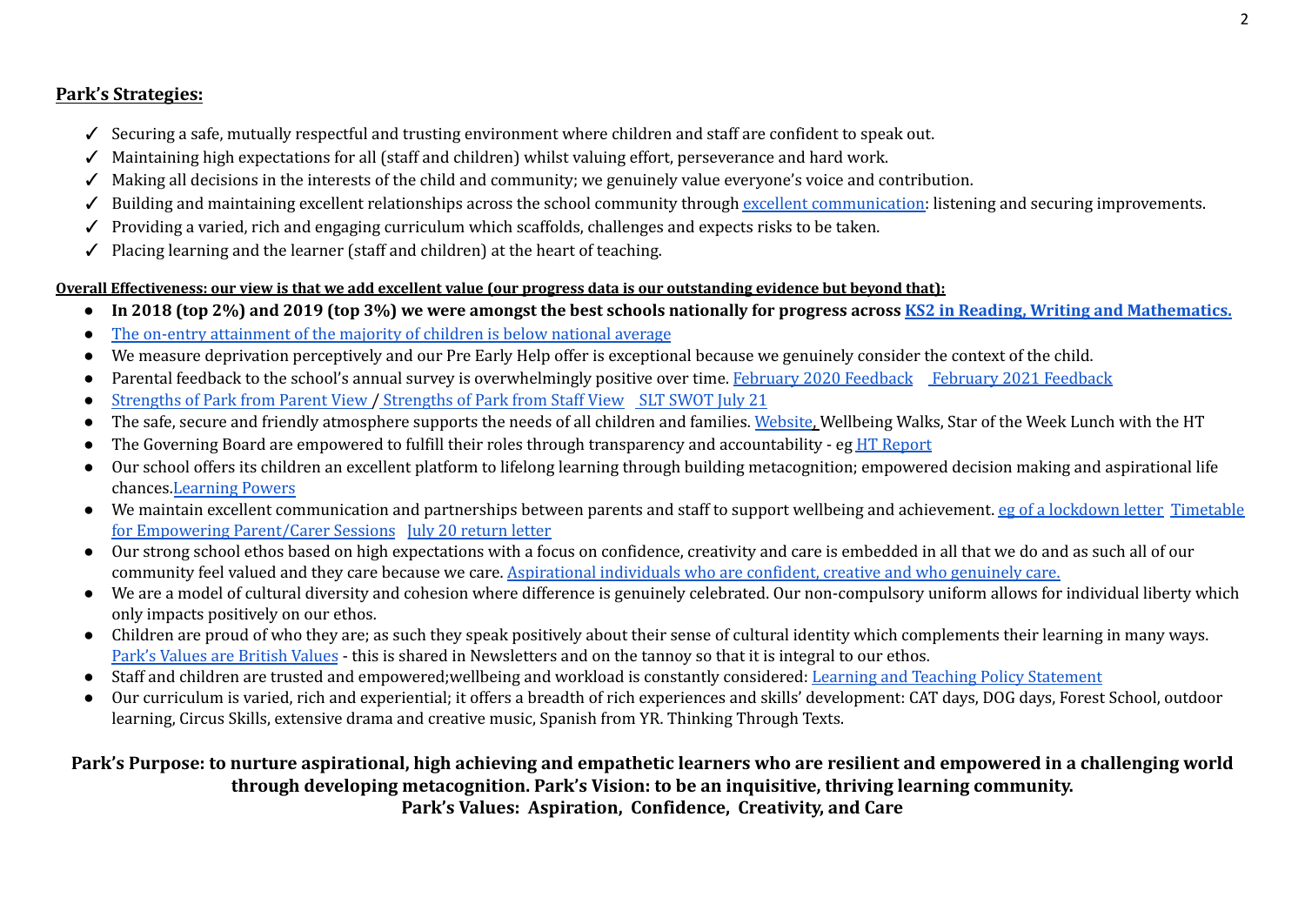● Our children leave Park: loving learning; valuing the importance of strong relationships; caring about what they do and how they do it and understanding that their behaviour impacts upon others. They feel empowered and inspired to achieve at school and beyond. Y6 Pupil Voice [Questionnaire](https://docs.google.com/document/d/1wig9Z8YoOB1FDiA1VvPa4xkPnjOl16hIs0KAZqqvLqQ/edit)

| The Quality of Education (Intent (Cc design, coverage and appropriateness), Implementation (Cc delivery, teaching, assessment) and Impact (attainment and progress, reading)                                                                                                                                                                                                                                                                                                                                                                                                                                                                                                                                                                                                                                                                                                                                                                                                                                                                                                                                                                                                                                                                                                                                                                                                                                                                                                                                                                                                                                                                                                                                                                                                                                                                                                                                                                                                                                                                                                                                                                                                                                                                                                                                                                                                                                                                                                                                                                                                                                                                                                                                                                                                                                                                                                                                                                                                                                                                                                                                                                                                                                                                                                                                                                                                                                                                                                                                                                                                                                                                                                                                                                                                                                                                                                                                                                                                                                                                                                                                                                                                                                                                                                                                                                                                                                                                                                                                                                                                                                                                                                                                                                                                                                                                                                                                                                                                                                                                                                                                                                                                                                                                                                                                                                                                                                                                                                                                                                                                                                                                                                                                                                                                                                                                                                                                                                                                                                                                        |                                                                                                                                                                                                                                                                                                                                                                                                                                                                                                                                                                                                                                                                                                                                                                                                                                                                                                                                                                                                                                                                                                                                                                                                                                                                                                                                                                                                                                   |
|-----------------------------------------------------------------------------------------------------------------------------------------------------------------------------------------------------------------------------------------------------------------------------------------------------------------------------------------------------------------------------------------------------------------------------------------------------------------------------------------------------------------------------------------------------------------------------------------------------------------------------------------------------------------------------------------------------------------------------------------------------------------------------------------------------------------------------------------------------------------------------------------------------------------------------------------------------------------------------------------------------------------------------------------------------------------------------------------------------------------------------------------------------------------------------------------------------------------------------------------------------------------------------------------------------------------------------------------------------------------------------------------------------------------------------------------------------------------------------------------------------------------------------------------------------------------------------------------------------------------------------------------------------------------------------------------------------------------------------------------------------------------------------------------------------------------------------------------------------------------------------------------------------------------------------------------------------------------------------------------------------------------------------------------------------------------------------------------------------------------------------------------------------------------------------------------------------------------------------------------------------------------------------------------------------------------------------------------------------------------------------------------------------------------------------------------------------------------------------------------------------------------------------------------------------------------------------------------------------------------------------------------------------------------------------------------------------------------------------------------------------------------------------------------------------------------------------------------------------------------------------------------------------------------------------------------------------------------------------------------------------------------------------------------------------------------------------------------------------------------------------------------------------------------------------------------------------------------------------------------------------------------------------------------------------------------------------------------------------------------------------------------------------------------------------------------------------------------------------------------------------------------------------------------------------------------------------------------------------------------------------------------------------------------------------------------------------------------------------------------------------------------------------------------------------------------------------------------------------------------------------------------------------------------------------------------------------------------------------------------------------------------------------------------------------------------------------------------------------------------------------------------------------------------------------------------------------------------------------------------------------------------------------------------------------------------------------------------------------------------------------------------------------------------------------------------------------------------------------------------------------------------------------------------------------------------------------------------------------------------------------------------------------------------------------------------------------------------------------------------------------------------------------------------------------------------------------------------------------------------------------------------------------------------------------------------------------------------------------------------------------------------------------------------------------------------------------------------------------------------------------------------------------------------------------------------------------------------------------------------------------------------------------------------------------------------------------------------------------------------------------------------------------------------------------------------------------------------------------------------------------------------------------------------------------------------------------------------------------------------------------------------------------------------------------------------------------------------------------------------------------------------------------------------------------------------------------------------------------------------------------------------------------------------------------------------------------------------------------------------------------------------------------------------------------|-----------------------------------------------------------------------------------------------------------------------------------------------------------------------------------------------------------------------------------------------------------------------------------------------------------------------------------------------------------------------------------------------------------------------------------------------------------------------------------------------------------------------------------------------------------------------------------------------------------------------------------------------------------------------------------------------------------------------------------------------------------------------------------------------------------------------------------------------------------------------------------------------------------------------------------------------------------------------------------------------------------------------------------------------------------------------------------------------------------------------------------------------------------------------------------------------------------------------------------------------------------------------------------------------------------------------------------------------------------------------------------------------------------------------------------|
| Our Offer from April 20 - Summer 21 was exceptional: varied, inclusive, supportive and inspired. Pupils' thoughts                                                                                                                                                                                                                                                                                                                                                                                                                                                                                                                                                                                                                                                                                                                                                                                                                                                                                                                                                                                                                                                                                                                                                                                                                                                                                                                                                                                                                                                                                                                                                                                                                                                                                                                                                                                                                                                                                                                                                                                                                                                                                                                                                                                                                                                                                                                                                                                                                                                                                                                                                                                                                                                                                                                                                                                                                                                                                                                                                                                                                                                                                                                                                                                                                                                                                                                                                                                                                                                                                                                                                                                                                                                                                                                                                                                                                                                                                                                                                                                                                                                                                                                                                                                                                                                                                                                                                                                                                                                                                                                                                                                                                                                                                                                                                                                                                                                                                                                                                                                                                                                                                                                                                                                                                                                                                                                                                                                                                                                                                                                                                                                                                                                                                                                                                                                                                                                                                                                                   | Main areas for development (09/21-<br>07/22                                                                                                                                                                                                                                                                                                                                                                                                                                                                                                                                                                                                                                                                                                                                                                                                                                                                                                                                                                                                                                                                                                                                                                                                                                                                                                                                                                                       |
| Intent-Park's curriculum is ambitious in intent; we expect learners to acquire (over time) the building blocks to success through an ambitious curriculum mix of<br>knowledge, skills and dispositions Our focus on effective language acquisition means that we aim for all to be given, over time, the tools to succeed as a master of<br>language. Our English Learning Journey ensures that children use the words they read to inform their own language choices and experiment with structures to build<br>their own narratives and texts. Vocabulary acquisition is a priority. Teacher talk and teacher listening is broadly balanced; we aim for teaching to be perceptive and<br>responsive to the needs of the learners through really listening to their responses and thoughts. Our focus on aspiration equips all children with a sense of self-belief, a<br>desire to achieve and a work ethic which supports their understanding that 'practice and hard work will ensure a greater capacity to achieve'. We maintain breadth and<br>depth in our curriculum through variety, exploration, risk taking and disposition building. We believe our children should feel genuinely included in our curriculum<br>so we ensure it reflects their experiences and cultures when relevant; it is thus constantly evolving. Our curriculum is not narrowed because, where need is great and<br>precision intervention required for class or year groups, booster work, holiday school and mentoring sessions take place outside of the school day. Targeted and<br>specialist interventions for children with SEND run throughout the day including: communication and interaction, physical skills as well as developing knowledge and<br>skills in English and maths. Our PPA offer (CAT Days) is a USP for Park: drama, Thinking Through Texts (TTT), Spanish and musical appreciation are at the heart of the<br>offer with an emphasis on language play and deep language understanding. Implementation- At Park, learning and teaching is defined as acquisition and facilitation<br>and is informed by two way feedback. Teachers, through targeted professional learning, have a good knowledge of the curriculum they are required to teach and are<br>equipped to do so through the perceptive and proactive approach to resourcing and development employed by subject leaders. CPD is offered at the whole school.<br>targeted and individual level. Teachers are encouraged to teach across the year groups to maximise strength and passion and benefit from phase leader bespoke<br>support for development. There is a clear expectation of lesson components which ensures consistency team-planning supports this. Research-informed guidance<br>supports increasingly effective modelling; precise and open questioning; good partner-communication and allows feedback from the learners to drive learning within<br>a session and across sessions. Due to the sequential nature of our curriculum, children remember content and knowledge and are able to assimilate this into 'big ideas'.<br>(CPD: Forgetting curve, revisiting learning, low stakes assessments). Teachers and leaders use assessment well: to help pupils embed and use knowledge fluently/to<br>check understanding and inform teaching/ to understand different starting points. Year group planning expects to match the aims of the curriculum flexibly and allows<br>for professional decisions based on feedback at the point of learning to ensure the learners make at least good progress over time which is evidenced in lessons, books<br>and summative data. Some lessons will be consolidatory and some progressive, some will expect knowledge acquisition and others will be necessarily repetitive to<br>embed knowledge and hone skills. Teachers focus on the 'what' through the consideration of knowledge acquisition and they develop the skills in the consideration of<br>the 'how' i.e. how will this best be practised and learnt? The learning environment is stimulating and empowering through the ethos messages which enrich the<br>corridors. The classrooms maintain a balance between valuing process and finished pieces (in order to value learner effort) and the Learning Walls which complement<br>current learning and empower learner independence. We continue to place reading at the fore and encourage as many reading opportunities as possible so that<br>children, over time, develop a love of reading and an appreciation of the written word (Down Tools Reading, performance poetry, choral speaking, drama, Thinking<br>Through Texts as well as Guided Reading and Reading as a Reader activities in the English LJ) Visits, visitors, Forest School, CAT Days, P4C, Park usage, community<br>projects, music enrichment, chess, Skills Builder, Cleaner/ Greener, Shakespeare project, BFI project etc all support our endeavour to allow excellent cultural capital to<br>improve life chances for all. Wellbeing is placed at the core of the curriculum's implementation,e.g. schemes of work and teaching materials. An emphasis on phonics<br>and early efficient reading means that Park's children are confident to manage the challenge of texts across the entire curriculum as they encounter them, they decode<br>and then question understanding as needed. <b>Impact-</b> Pupils achieve well as evidenced by our end of Key Stage assessment data. Pupils develop a love of reading<br>through rigorous early phonics to achieve fluency alongside comprehension skills. They also apply mathematical knowledge, concepts and procedures taught to<br>creatively solve mathematical problems. Children develop the knowledge and skills needed for the next stage of their education and we ensure excellent<br>communication with providers so that the overall experience is increasingly positive for them. We undertake a meaningful transition period (N-R, R-1, 2-3 and | Target: to deliver an ambitious,<br>engaging Curriculum which is clear in<br>intent, implemented progressively by<br>empowered professionals and impacts<br>well so that all learners make progress<br>and achieve well.<br>Create a meaningfully inclusive<br>curriculum by:<br>-Decreasing the unconscious bias in the<br>curriculum through increased diversity in<br>areas of study.<br>-Maintaining a weekly online offer.<br>-Intervene to catch up and keep up (ie)<br>intervention that can be remote/actual).<br>-Continue NTP<br>Further grow a creative offer<br>through:<br>-Increasing outdoor learning opportunities<br>further.<br>-Developing P4C taught within curriculum<br>subjects to support children's thinking skills<br>and understanding of the topics they are<br>learning about.<br>-Using drama techniques throughout the<br>curriculum.<br>Grow a curriculum which creates<br>aspirational and capable learners<br>through:<br>-Enhancing Learning Power.<br>-Continuing to enhance curriculum<br>vocabulary. CPD<br>-Embedding the Writing LJ and improving<br>strategies for scaffolding at sentence level so<br>that children are empowered to move from<br>words to phrases appropriately orally and<br>then in writing.<br>-Making STEM irresistible.<br>-Making literacy delicious.<br>-Increasing research informed CPD,<br>with opportunities to feed back, discuss<br>and implement changes |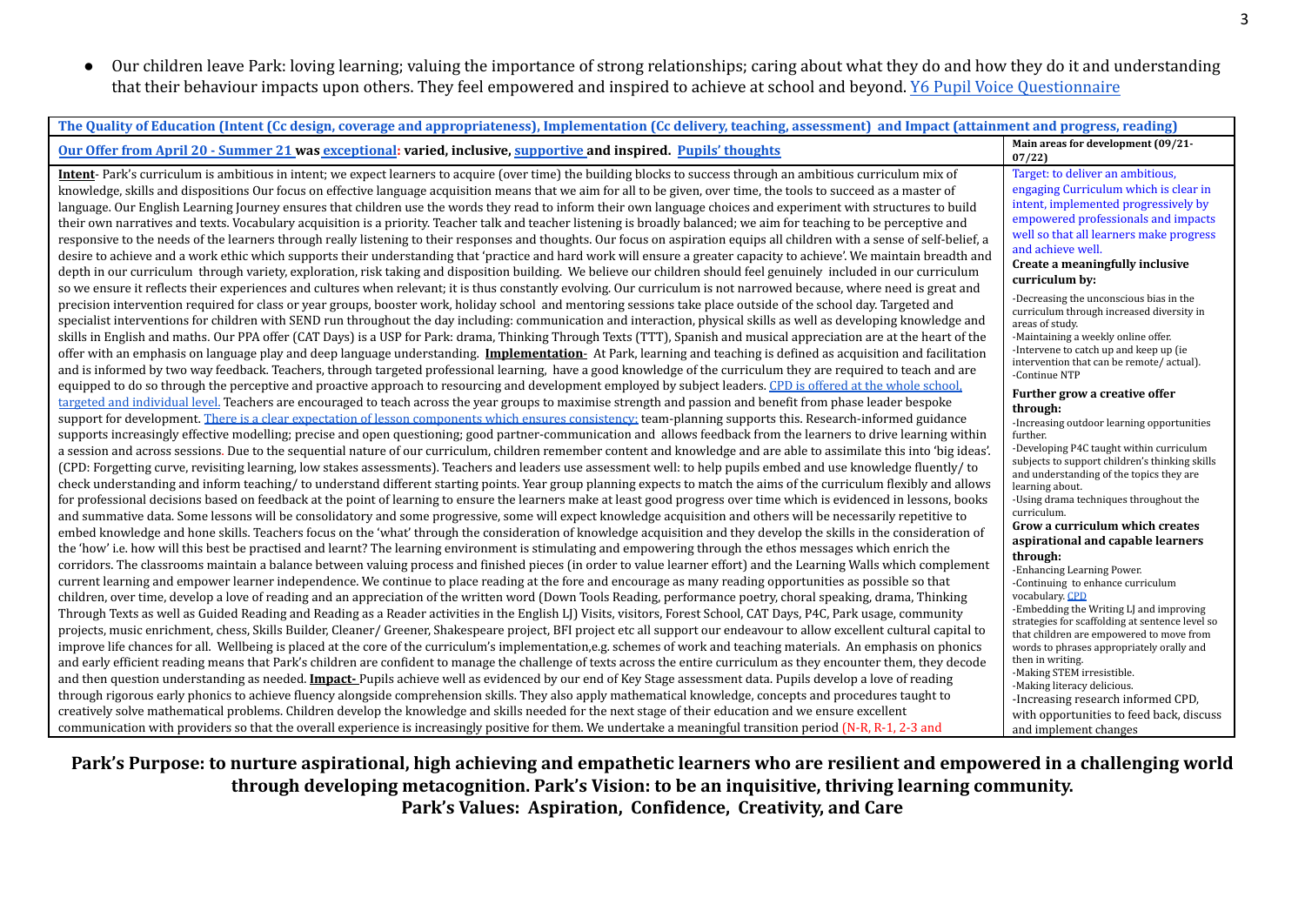6-7)where we really consider the needs of all learners and try to ensure that the gap is bridged between where they are now and where they will need to be (academically and emotionally- eg Y6 Easter School). We have a Y7 reunion in the Autumn Term which supports the children's (and our) future development. Where children invest in the content of the curriculum they learn it well and retain the knowledge whilst acquiring the learning skills for life. Mid-phase arrivals are considered at every point and assessment allows for their ongoing progression to be appropriately considered.

"

-Fully implementing a progression of skills in foundation subjects -Moving to a deeply entrenched knowledge, skills disposition model.

*Quote from a Cricket Coach July 21 "If today turns out to be my final session, allow me to thank you for the opportunity of coaching your students. It's been an amazing experience and they are a credit to your school. Their enthusiasm and willingness to learn is refreshingly outstanding.'*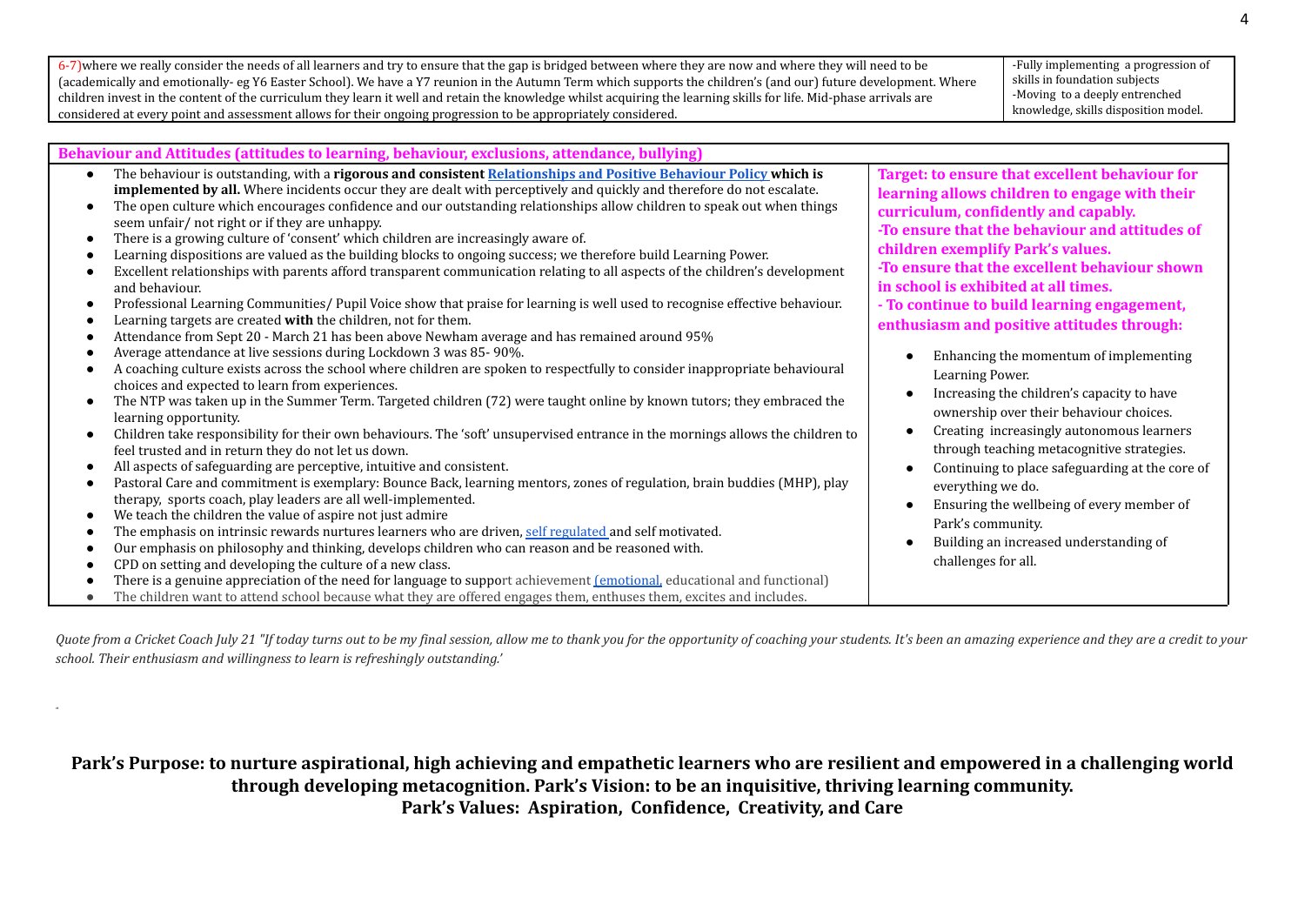| Personal Development (SMSC, Fundamental British Values, careers guidance, healthy living, citizenship, equality and diversity, preparation for the next stage) |                                                  |
|----------------------------------------------------------------------------------------------------------------------------------------------------------------|--------------------------------------------------|
| At Park there is a genuinely open culture where relationships are placed at the fore; children are respected and expected to respect in                        | Target: to continue to foster an open culture    |
| return. Forest School and outdoor learning develops children's broader interests in their world and our extra-curricular activities offer                      | which actively promotes all aspects of welfare:  |
| opportunities for pupils to develop talents and interests. Our emphasis on care relates to everything. Children are prepared for the next                      | physical, mental and emotional where all are     |
| stage of their education through an emphasis on developing their character through the focus on Learning Powers (LP approach to                                | cared for and respected and care and respect     |
| target setting), Growth Mindset, induction and transition, self-discipline, resilience, independence and hard work. There is a genuine                         | in return.                                       |
| focus on being 'next stage ready'.                                                                                                                             | Create a community equipped to thrive now and in |
| The school's open culture actively promotes all aspects of children's welfare; healthy bodies and healthy minds are discussed. The PSHE                        | their next phase/stage through:                  |
| <u>Iigsaw curriculum</u> is complemented by: Wellbeing Walks with the HT and school Wellbeing Dogs; P4C; Mood Meter; mentoring; SRE                            | Engage the children fully with the world         |
| sessions provide an age-appropriate understanding of healthy relationships and personal development. Our Mental Health practitioner                            | around them through Picture News/                |
| allows for perceptive staff and child intervention. Staff are aware of the need to look after themselves in order that they can look after                     | Sustainability/Charity                           |
| the children in their care. An open culture relating to mental health as well as physical health is embedded.                                                  | Continue to support vulnerable families          |
| Transition between phases is carefully considered and involves parents (workshops / zoom calls / Forest School sessions /                                      | through Park's Pre-Early Help.                   |
| secondary school workshops)                                                                                                                                    | Renew focus on healthy living choices            |
| Perceptive intervention and Forest School where needs are great (children as carers/siblings of sick children/siblings of<br>$\bullet$                         | Support for families with chn with SEND (if we   |
| children with SEND/ ill parents)                                                                                                                               | were to lockdown again)                          |
| Forest School provision generally and a focus on outdoor learning prevails.<br>$\bullet$                                                                       | Be increasingly creative with our parent         |
| One teacher per year group is targeted to follow the children up to ensure seamless, ongoing and aspirational provision.                                       | workshop offer                                   |
| Star of the Week lunch                                                                                                                                         | Workshops with families about theirs and their   |
| Park's Values are British Values - creative staffing structure - Park's Values Led approach to School Improvement to<br>$\bullet$                              | children's physical and mental health            |
| incorporate the fact that Every Child Matters with implicit values.                                                                                            | Longitudinal transition offer                    |
| Current Affairs assemblies and monthly celebrations of cultures promote tolerance and awareness of the world, and embraces                                     | Post lockdown, increase opportunities of         |

- our diversity
- Extensive personal development of pupils through opportunities for a wide range of educational visits and inviting visitors to the school; promoting development of pupils' talents and interests

**Park's Purpose: to nurture aspirational, high achieving and empathetic learners who are resilient and empowered in a challenging world through developing metacognition. Park's Vision: to be an inquisitive, thriving learning community. Park's Values: Aspiration, Confidence, Creativity, and Care**

competition (chess, spelling, vocabulary, TT Rockstars inter house sports' competitions)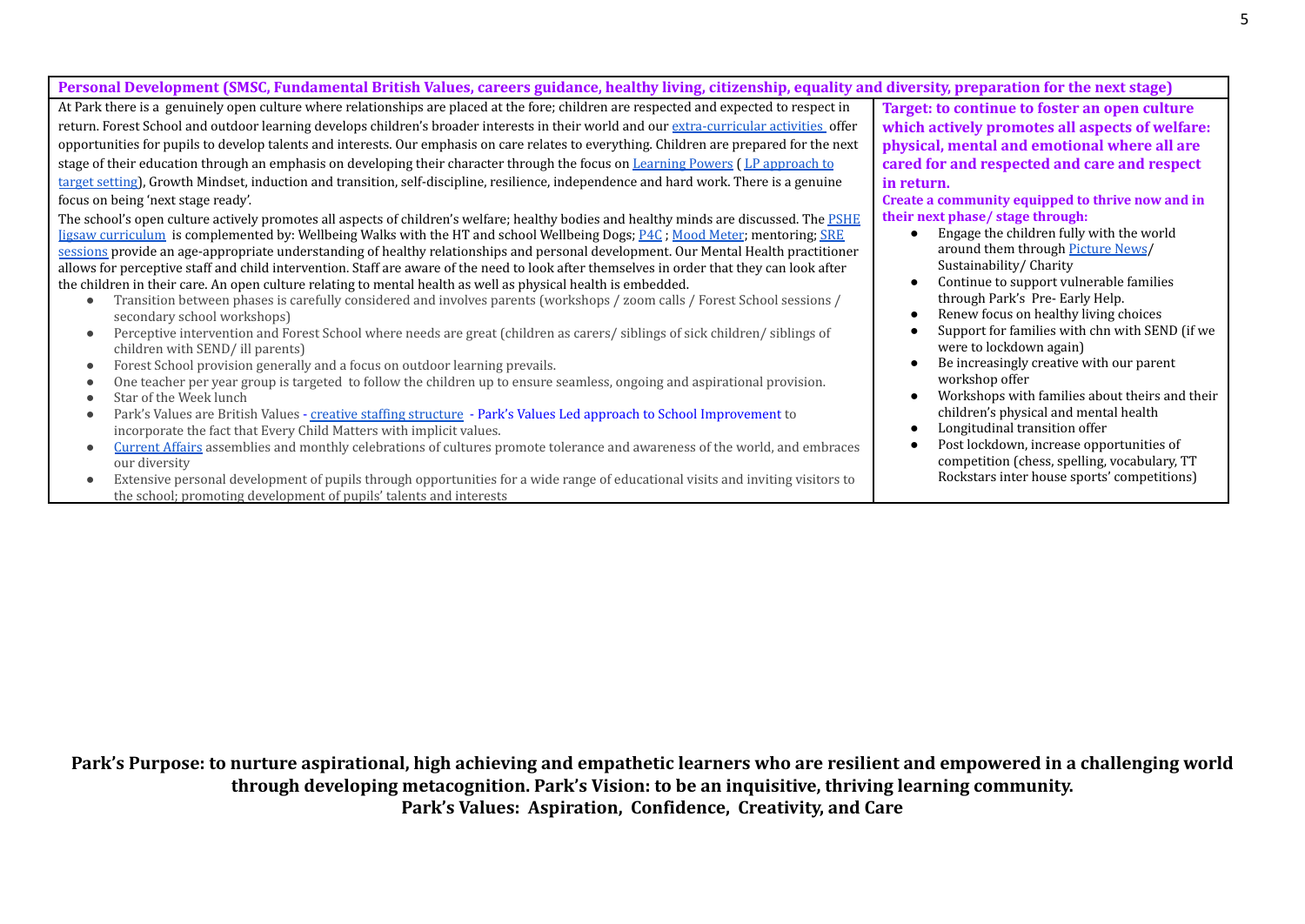| Leadership and Management (vision and ethos, staff development, staff workload and wellbeing, off-rolling, governance/oversight, safeguarding)<br>Leadership at Park is values led, distributed, trusting, evaluative and personable.<br>Target: through an inherent and<br>SLT and Learning Leaders empower their teams through effective development opportunities whether that is observing each other, sharing good<br>implicit safeguarding culture,<br>practice or giving time to develop oneself. CPD Overview<br>leaders, at all levels, focus on building<br>Leadership is empathetic; the impact upon staff wellbeing is considered meaningfully at every decision point and, as a result, staff know they are<br>and sustaining an inspirational and<br>valued and cared for. In turn, this leads to a contented staff who are motivated to achieve well. Unless for promotion or personal reasons, there is a<br>well led learning culture in 21-22 by:<br>low staff turnover. Staff are confident to report concerns and issues are dealt with quickly. Leaders are meaningfully deployed to focus their attention |
|---------------------------------------------------------------------------------------------------------------------------------------------------------------------------------------------------------------------------------------------------------------------------------------------------------------------------------------------------------------------------------------------------------------------------------------------------------------------------------------------------------------------------------------------------------------------------------------------------------------------------------------------------------------------------------------------------------------------------------------------------------------------------------------------------------------------------------------------------------------------------------------------------------------------------------------------------------------------------------------------------------------------------------------------------------------------------------------------------------------------------------|
|                                                                                                                                                                                                                                                                                                                                                                                                                                                                                                                                                                                                                                                                                                                                                                                                                                                                                                                                                                                                                                                                                                                                 |
|                                                                                                                                                                                                                                                                                                                                                                                                                                                                                                                                                                                                                                                                                                                                                                                                                                                                                                                                                                                                                                                                                                                                 |
|                                                                                                                                                                                                                                                                                                                                                                                                                                                                                                                                                                                                                                                                                                                                                                                                                                                                                                                                                                                                                                                                                                                                 |
|                                                                                                                                                                                                                                                                                                                                                                                                                                                                                                                                                                                                                                                                                                                                                                                                                                                                                                                                                                                                                                                                                                                                 |
|                                                                                                                                                                                                                                                                                                                                                                                                                                                                                                                                                                                                                                                                                                                                                                                                                                                                                                                                                                                                                                                                                                                                 |
|                                                                                                                                                                                                                                                                                                                                                                                                                                                                                                                                                                                                                                                                                                                                                                                                                                                                                                                                                                                                                                                                                                                                 |
|                                                                                                                                                                                                                                                                                                                                                                                                                                                                                                                                                                                                                                                                                                                                                                                                                                                                                                                                                                                                                                                                                                                                 |
| on the learning in classrooms. The growth mindset and professional approach permeates all levels of learning. The leadership team exemplifies the                                                                                                                                                                                                                                                                                                                                                                                                                                                                                                                                                                                                                                                                                                                                                                                                                                                                                                                                                                               |
| -Creating more leadership 'shadowing'<br>importance of clear modelling and integrity. We care about the feedback we receive and we adapt accordingly.                                                                                                                                                                                                                                                                                                                                                                                                                                                                                                                                                                                                                                                                                                                                                                                                                                                                                                                                                                           |
| When workload issues are identified, leaders act perceptively and proactively to supportively achieve a consensus and change course (eg Reports)<br>opportunities                                                                                                                                                                                                                                                                                                                                                                                                                                                                                                                                                                                                                                                                                                                                                                                                                                                                                                                                                               |
| Appraisal, whole school priorities and professional development are increasingly aligned for maximum impact whilst allowing for an individual's<br>-Coaching/observing 'excellent'                                                                                                                                                                                                                                                                                                                                                                                                                                                                                                                                                                                                                                                                                                                                                                                                                                                                                                                                              |
| needs. Leaders are pedagogically, research-informed in order that staff can appreciate the context of any change which occurs. The capacity to opt in<br>practitioners.                                                                                                                                                                                                                                                                                                                                                                                                                                                                                                                                                                                                                                                                                                                                                                                                                                                                                                                                                         |
| to every third element of the CPD offer allows staff to exert influence over their own development path.<br>- Building a self-improving system                                                                                                                                                                                                                                                                                                                                                                                                                                                                                                                                                                                                                                                                                                                                                                                                                                                                                                                                                                                  |
| Leaders at all levels build strong relationships through general check ins, team meetings and 1-1s Cohesion and consistency is created through trust<br>where: staff drive their development;                                                                                                                                                                                                                                                                                                                                                                                                                                                                                                                                                                                                                                                                                                                                                                                                                                                                                                                                   |
| and transparent expectations.<br>research informs practice and coaching                                                                                                                                                                                                                                                                                                                                                                                                                                                                                                                                                                                                                                                                                                                                                                                                                                                                                                                                                                                                                                                         |
| Governors secure excellent oversight of resource management. Regular meetings between the Chair and HT allow for challenge and support relating<br>conversations mean responsibility for                                                                                                                                                                                                                                                                                                                                                                                                                                                                                                                                                                                                                                                                                                                                                                                                                                                                                                                                        |
| to structure, deployment and general curriculum resourcing. Governors are invited to SLT meetings, Learning Walks and CPD sessions                                                                                                                                                                                                                                                                                                                                                                                                                                                                                                                                                                                                                                                                                                                                                                                                                                                                                                                                                                                              |
| We offered exceptional additional safeguarding March 20 to July '21 Our Early Help offer and perceptive timely referrals offer excellent protection and<br>improvement lies with all.                                                                                                                                                                                                                                                                                                                                                                                                                                                                                                                                                                                                                                                                                                                                                                                                                                                                                                                                           |
| intuitive support.<br>-Decreasing the unconscious bias in the                                                                                                                                                                                                                                                                                                                                                                                                                                                                                                                                                                                                                                                                                                                                                                                                                                                                                                                                                                                                                                                                   |
| We, as leaders seek to engage parents and their community thoughtfully and positively in a way that supports all pupils' education; this positivity is<br>community through transparent and<br>not to the detriment of strength of purpose. Decisions are made in the best interests of the children but considering the staff's wellbeing at all times;                                                                                                                                                                                                                                                                                                                                                                                                                                                                                                                                                                                                                                                                                                                                                                        |
| courageous conversations across it.<br>driven by the need to develop and strengthen the quality of the workforce.                                                                                                                                                                                                                                                                                                                                                                                                                                                                                                                                                                                                                                                                                                                                                                                                                                                                                                                                                                                                               |
| - increase staff's responsibility for their<br>Leaders at all levels maintain high ambitions for all pupils despite the challenge afforded. We work hard to reach all of our families: 108 food parcels                                                                                                                                                                                                                                                                                                                                                                                                                                                                                                                                                                                                                                                                                                                                                                                                                                                                                                                         |
| own professional growth through<br>given weekly in lockdown (delivered where necessary and bespoke packages were prepared); Park's food bank established June 21; Loaned 120                                                                                                                                                                                                                                                                                                                                                                                                                                                                                                                                                                                                                                                                                                                                                                                                                                                                                                                                                    |
| empowerment and self identification of<br>laptops/chromebooks and supported online access throughout.                                                                                                                                                                                                                                                                                                                                                                                                                                                                                                                                                                                                                                                                                                                                                                                                                                                                                                                                                                                                                           |
| We build relationships and perceptively intervene to aim for the best possible outcomes for all; we expect the best for them and of them. Staff<br>need. Personal Development SEF                                                                                                                                                                                                                                                                                                                                                                                                                                                                                                                                                                                                                                                                                                                                                                                                                                                                                                                                               |
| comments: 'When SLT members are approached, explanations are given or appropriate actions are taken in a timely fashion. 'Their vision is clearly                                                                                                                                                                                                                                                                                                                                                                                                                                                                                                                                                                                                                                                                                                                                                                                                                                                                                                                                                                               |
| shared with us and includes us in the process. '                                                                                                                                                                                                                                                                                                                                                                                                                                                                                                                                                                                                                                                                                                                                                                                                                                                                                                                                                                                                                                                                                |
| Staff are looked after: 1-1s, wellbeing updates, Wellbeing Days and the emphasis on care means we are all looking after each other.                                                                                                                                                                                                                                                                                                                                                                                                                                                                                                                                                                                                                                                                                                                                                                                                                                                                                                                                                                                             |
| There are multiple and varied staff development opportunities.                                                                                                                                                                                                                                                                                                                                                                                                                                                                                                                                                                                                                                                                                                                                                                                                                                                                                                                                                                                                                                                                  |
| There is genuine Distributive leadership, an empowering and creative structure and excellent communication (briefings and updates)                                                                                                                                                                                                                                                                                                                                                                                                                                                                                                                                                                                                                                                                                                                                                                                                                                                                                                                                                                                              |
| Secondment opportunities (SEND and CAT) allow development without removal                                                                                                                                                                                                                                                                                                                                                                                                                                                                                                                                                                                                                                                                                                                                                                                                                                                                                                                                                                                                                                                       |
| The expectation that a teacher, each year, accompanies children up, ensures that no moment is missed/progress is seamless.,                                                                                                                                                                                                                                                                                                                                                                                                                                                                                                                                                                                                                                                                                                                                                                                                                                                                                                                                                                                                     |
| There is a strategic and comprehensive approach to recruitment and retention - Advert                                                                                                                                                                                                                                                                                                                                                                                                                                                                                                                                                                                                                                                                                                                                                                                                                                                                                                                                                                                                                                           |
| Dog Days allow staff to specialise as well as build relationships across the year group which build trust and interdependence.                                                                                                                                                                                                                                                                                                                                                                                                                                                                                                                                                                                                                                                                                                                                                                                                                                                                                                                                                                                                  |
| SLT release staff for wellbeing days, reading days CPD time; there is a genuine open door policy                                                                                                                                                                                                                                                                                                                                                                                                                                                                                                                                                                                                                                                                                                                                                                                                                                                                                                                                                                                                                                |
| The value of aspiration pervades everything in a truly supportive fashion; we expect all to expect the best of themselves e.g. high expectations of what                                                                                                                                                                                                                                                                                                                                                                                                                                                                                                                                                                                                                                                                                                                                                                                                                                                                                                                                                                        |
| might be 'inconceivably' be achieved in lockdown secured that the very best was achieved.                                                                                                                                                                                                                                                                                                                                                                                                                                                                                                                                                                                                                                                                                                                                                                                                                                                                                                                                                                                                                                       |